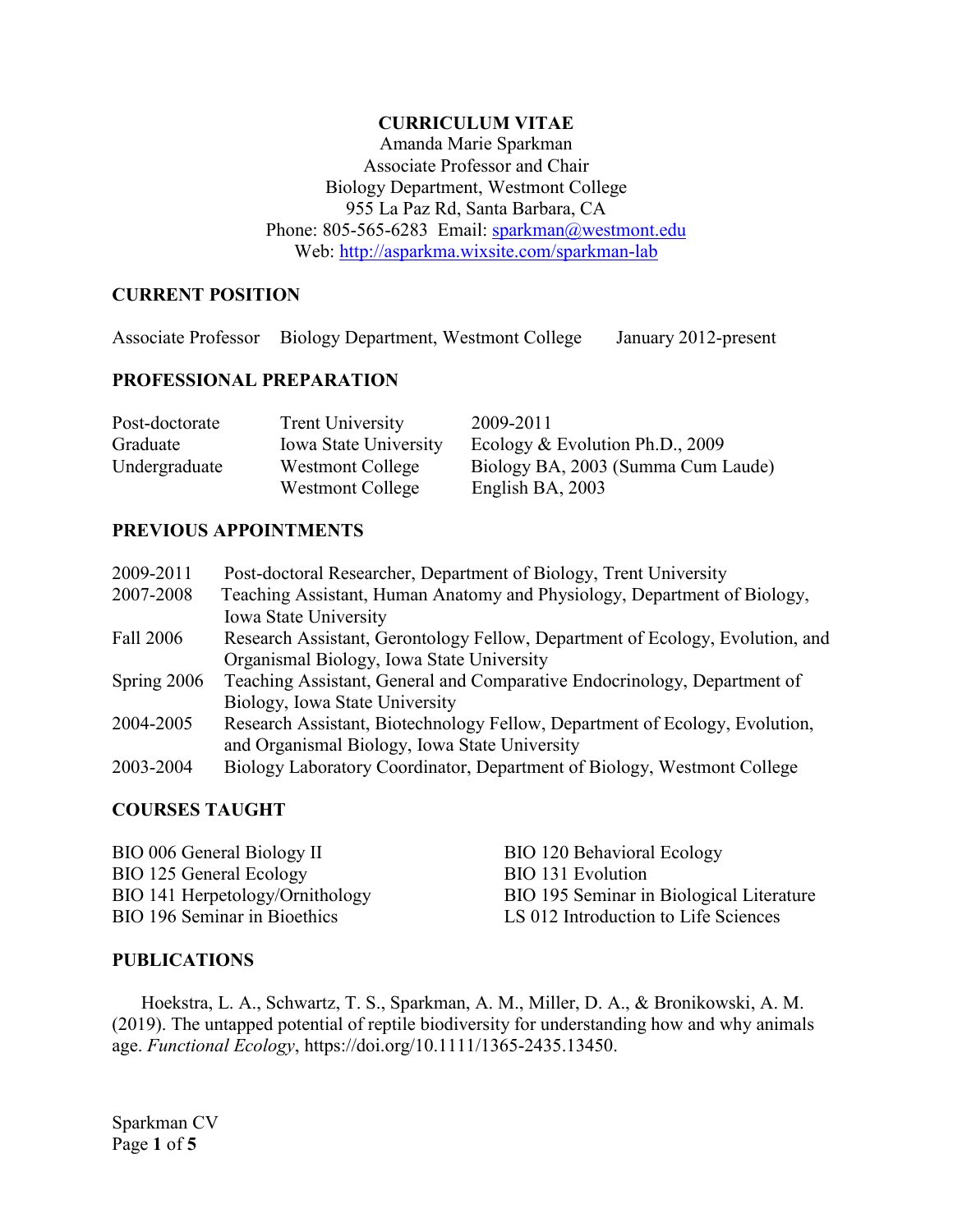Waits, D. S., Simpson, D. Y., Sparkman, A. M., Bronikowski, A. M., & Schwartz, T. S. (2019). The utility of reptile blood transcriptomes in molecular ecology. *Molecular Ecology Resources*, 20(1):308-317.

Sparkman A.M., Clark A.D., Brummett L.J., Chism K.R., Combrink L.C., Kabey, N.M., Schwartz T.S. (2018). Convergence in reduced body size, head size, and blood glucose in three island reptiles. *Ecology and Evolution*, 8(12), 6169-6182.

Sparkman A.M., Chism K.R., Bronikowski A.M., Brummett, L.J., Combrink, L.C., Davis, C.L., Holden, K.G., Kabey, N.M., Miller, D.A.W. (2018). Use of field-portable ultrasonography reveals differences in developmental phenology and maternal egg provisioning in two sympatric viviparous snakes. *Ecology and Evolution, 8*(6), 3330-3340.

Sparkman A.M., Howe S., Hynes S., Hobbs B., Handal K. (2018). Parallel behavioral and morphological divergence in fence lizards on two college campuses. PLoS ONE, 13(2): e0191800.

Gangloff, E.J., Sparkman, A.M. and Bronikowski, A.M. (2017). Among‐individual heterogeneity in maternal behaviour and physiology affects reproductive allocation and offspring life‐history traits in the garter snake *Thamnophis elegans*. *Oikos.* 10.1111/oik.04204

Gangloff, E.J., Chow, M., Leos-Barajas, V., Hynes, S., Hobbs, B. and Sparkman, A.M. (2017). Integrating behaviour into the pace-of-life continuum: Divergent levels of activity and information gathering in fast-and slow-living snakes. Behavioural Processes, 142, 156-163.

Gangloff, E.J., Sparkman, A.M., & Bronikowski, A.M. (2017) Empirical evidence that individual heterogeneity in behaviour and physiology affects fitness in a model ectothermic amniote, the garter snake *Thamnophis elegans*. *Oikos* 

Gangloff, E. J., Sparkman, A. M., Holden, K. G., Corwin, C. J., Topf, M., & Bronikowski, A. M. (2017) Geographic variation and within-individual correlations of physiological stress markers in a widespread reptile, the common garter snake (*Thamnophis sirtalis*). *Comparative Biochemistry and Physiology Part A: Molecular & Integrative Physiology*, 205, 68-76.

Sparkman, A.M., Blois, M., Adams, J., Waits, L., Miller, D.A.W., & Murray, D.L. (2017) Evidence for sex-specific reproductive senescence in monogamous cooperatively breeding red wolves. *Behavioral Ecology and Sociobiology* 71(1), 6.

Kauffman, K. L., Sparkman, A.M., Bronikowski, A.M., & Palacios, M.G. (2017) Vertical transmission of *Hepatozoon* in the garter snake *Thamnophis elegans*. *Journal of Wildlife Diseases* 53(1):121-125.

Sparkman, A.M., Palacios, M.G., & Bronikowski, A.M. (2014) Physiological indices of stress in wild and captive garter snakes: correlations, repeatability, and ecological variation. *Comparative Biochemistry and Physiology Part A* 174 (2014): 11-17

Sparkman, A.M., Billings, J.G., von Borstel, D., Bronikowski, A.M., & Arnold, S.J.(2013) Avian predation and the evolution of life histories in the garter snake *Thamnophis elegans*. *American Midland Naturalist* 170(1), 66-85.

Palacios, M.G., Sparkman, A.M., & Bronikowski, A.M**.** (2012) Corticosterone and pace of life in two life-history ecotypes of the garter snake *Thamnophis elegans*. *General and Comparative Endocrinology* 175, 443-448.

Sparkman, A.M., Adams, J.R., Steury, T.D., Waits, L.P., & Murray, D.L. (2012) Evidence for a genetic basis for delayed dispersal in a cooperatively breeding canid. *Animal Behavior* 83(4), 1081-1098.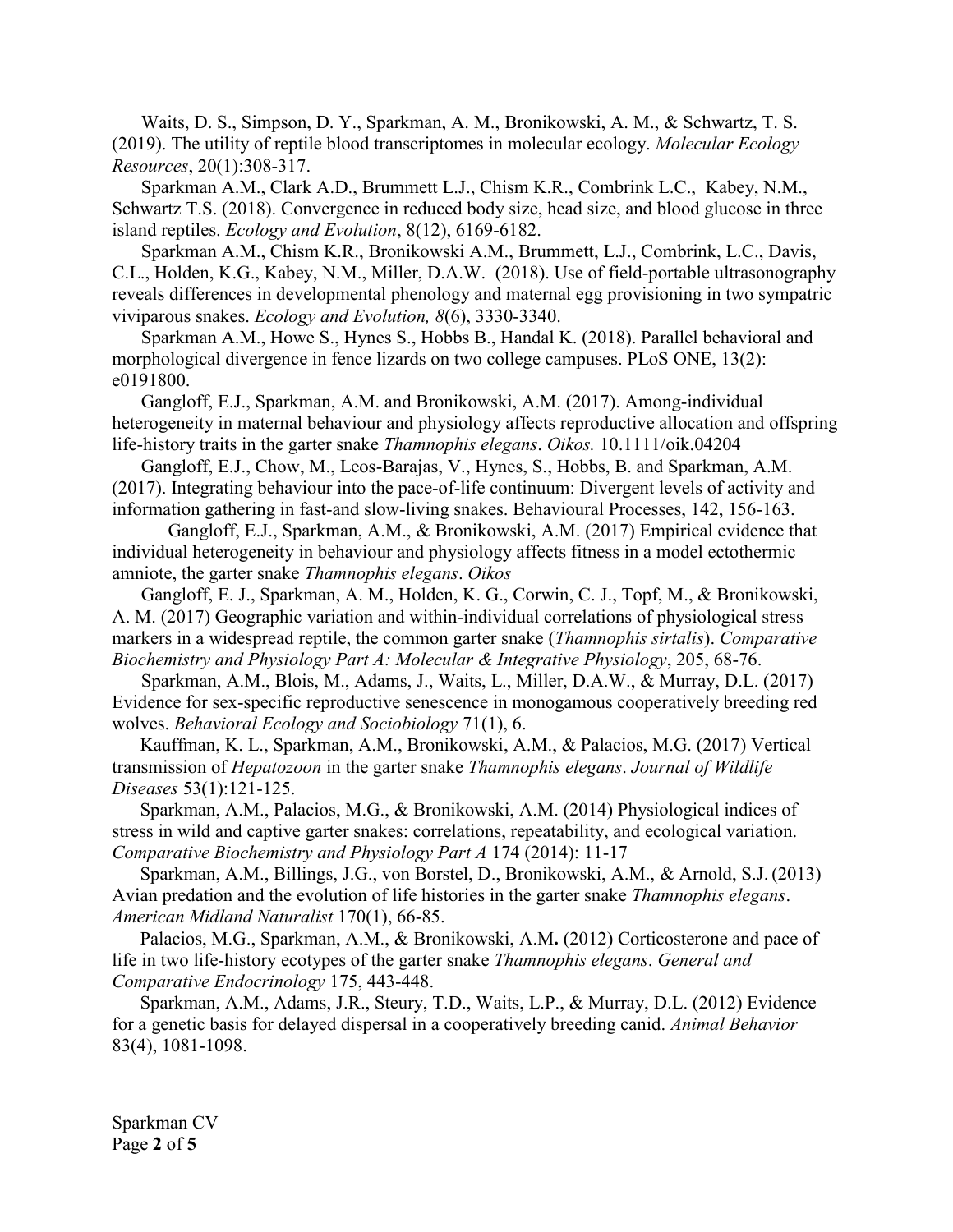Sparkman, A.M., Adams, J.R., Steury, T.D., Waits, L.P., & Murray, D.L. (2012) Pack social dynamics and inbreeding avoidance in the cooperatively breeding red wolf. *Behavioral Ecology*  23(6), 1186-1194.

Sparkman, A.M., Schwartz, T.S., Madden, J.A., Boyken, S.E., Ford, N.B., Serb, J.M., & Bronikowski, A.M. (2012) Rates of molecular evolution vary in vertebrates for insulin-like growth factor-1 (IGF-1), a pleiotropic locus that regulates life history traits. *General and Comparative Endocrinology* 178(1), 164-173.

Palacios, M.G., Sparkman, A.M., and Bronikowski., A.M. (2011) Developmental plasticity of immune defence in two life-history ecotypes of the garter snake *Thamnophis elegans* – a common-environment experiment. *Journal of Animal Ecology* 80(2), 431-437.

Sparkman, A.M., Adams, J., Steury, T.D., Beyer, A., Waits, L., & Murray, D.L. (2011) Helper effects on pup lifetime fitness in the cooperatively breeding red wolf (*Canis rufus*). *Proceedings of the Royal Society B: Biological Sciences* 278(1710), L1381-L1389. Featured in *New Scientist*, 21 October 2010 [\(http://www.newscientist.com/article/dn19604\)](http://www.newscientist.com/article/dn19604) and *Wired*, 22 October 2010 [\(http://www.wired.com/wiredscience/2010/10/red-wolf-puppy-nanny\)](http://www.wired.com/wiredscience/2010/10/red-wolf-puppy-nanny).

Sparkman, A.M., Adams, J., Steury, T.D., Waits, L., & Murray, D.L. (2011) Direct fitness benefits of delayed dispersal in the cooperatively breeding red wolf (*Canis rufus*). *Behavioral Ecology* 22(1),199-205.

Sparkman, A.M., Ford, N.B., & Bronikowski, A.M. (2011). The Role of IGF-1 in Snake Reproduction. In: Aldridge, R.D., & Sever, D.M. (eds.), *Reproductive Biology and Phylogeny of Snakes*. Volume 9, Reproductive Biology and Phylogency Series, Jamieson, B.G.M. (Ed). CRC Press, Boca Raton, Florida.

Sparkman, A.M., Waits, L.P., & Murray, D.L. (2011). Social and demographic effects of anthropogenic mortality: A test of the compensatory mortality hypothesis in the red wolf. *PLoS ONE* 6(6), e20868.

Byars, D.J., Ford, N.B., Sparkman, A.M., & Bronikowski, A.M. (2010) Influences of diet and family on age of maturation in brown house snakes, *Lamprophis fuliginosus*. *Herpetologica*  66(4), 456-463.

Sparkman, A.M., Byars, D., Ford, N.B., & Bronikowski, A.M. (2010) The role of insulin-like growth factor-1 (IGF-1) in growth and reproduction in female brown house snakes (*Lamprophis fuliginosus*). *General and Comparative Endocrinology* 168(3), 408-414.

Sparkman, A.M., & Palacios, M.G. (2009) A test of life-history theories of immune defense in two ecotypes of the garter snake*, Thamnophis elegans. Journal of Animal Ecology* 78(6), 1242-1248.

 Sparkman, A.M., Vleck, C.M., & Bronikowski, A.M. (2009) Evolutionary ecology of endocrine-mediated life-history variation in the garter snake, *Thamnophis elegans*. *Ecology* 90(3), 720-728. Featured in *Faculty of 1000 Biology*, 16 April 2009 (selected by Tim Coulson). [http://www.f1000biology.com/article/id/1158825.](https://webmail.iastate.edu/cgi-bin/mailman?NOFRAMES=TRUE&BACKGROUND=http%3a%2f%2fwww%2ef1000biology%2ecom%2farticle%2fid%2f1158825)

Sparkman, A.M., Arnold, S.J., & Bronikowski, A.M. (2007) An empirical test of evolutionary theories for reproductive senescence and reproductive effort in the garter snake *Thamnophis elegans*. *Proceedings of the Royal Society B: Biological Sciences* 274(1612), 943- 950.

#### **RESEARCH PRESENTATIONS & INVITED LECTURES**

Sparkman**,** A.M. & Schwartz, T.S. (2017) Dwarfism in Channel Islands Reptiles. Southwestern Herpetologists Association, Los Angeles, CA. Featured in CINP Newsletter:

Sparkman CV Page **3** of **5**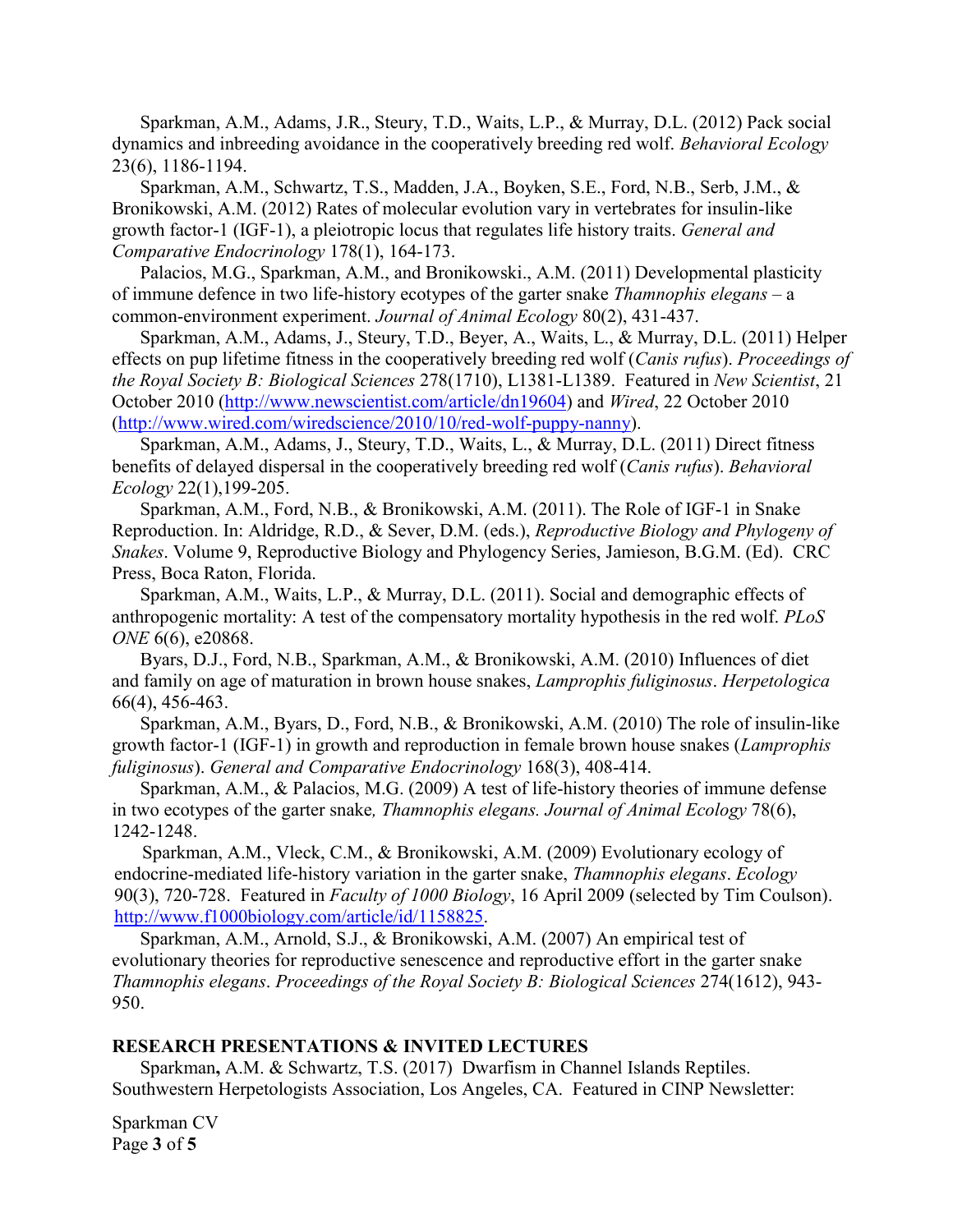#### <https://www.nps.gov/articles/channel-islands-as-reptile-evolution-laboratory.htm>

Sparkman**,** A.M. & Schwartz, T.S. (2017) Dwarfism in Channel Islands Reptiles. From Sea to Shore Lecture Series, Channel Islands National Park, Ventura. CA.

Sparkman, A.M., & Schwartz, T.S. (2016) Physiological and behavioral correlates of dwarfism in Channel Islands reptiles. 9<sup>th</sup> California Islands Symposium, Ventura, CA.

Sparkman, A.M., Howe, S.P., Hynes, S.G., & Hobbs, B.E. (2016) Convergent behavioural and morphological strategies in fence lizards on two college campuses. Society for Integrative and Comparative Biology (SICB), Portland, OR.

Gangloff, E.J., Sparkman, A.M., & Bronikowski, A.M. (2015) The role of interindividual variation in shaping reptilian life histories: A case study in garter snakes. "Heterogeneity in Individual Life History Trajectories Over Age: Quantifying the Relative Importance of Ontogeny, Selection, and Environment" workshop, Tromsø, Norway.

Sparkman, A.M., & Zylstra, S.J. (2015) Accommodating conscientious objections by researchers in the biological sciences. Oxford Center for Animal Ethics Summer School on the Ethics of Animal Research, Oxford, UK.

Howe, S.P., & Sparkman, A.M. (2015) Testing for effects of urbanization on morphology in the western fence lizard, *Sceleporous occidentalis.* International Urban Wildlife Conference, Chicago, IL.

Gangloff, E.J., Sparkman, A.M., & Bronikowski, A.M. (2014) Physiological and behavioral responses to environmental challenges in the western terrestrial garter snake, *Thamnophis elegans*. American Physiological Society, San Diego, CA, 2014

Sparkman, A.M. (2014) Lifetime reproductive success and senescence in red wolves: A family affair. Cal Poly San Luis Obispo, Biology Seminar Series.

Sparkman, A.M. (2014) Aging, reproduction, and social behaviour in wild *Canis*. Canine Longevity Consortium, Seattle, WA.

Sparkman, A.M., Palacios, M.G., & Bronikowski, A.M. (2013) Long-term elevation of indicators of physiological stress in captive garter snakes. Annual Meeting for the Society of Integrative and Comparative Biology (SICB), San Francisco, CA.

Palacios, M. G., Sparkman, A. M., & A. M. Bronikowski. (2010) Unraveling the causes of immune defense variation between life-history ecotypes of the garter snake *Thamnophis elegans*. American Physiological Society Intersociety Meeting: "Global Change and Global Science: Comparative Physiology in a Changing World," Westminster, CO.

Sparkman, A.M., Adams, J., Steury, T.D., Beyer, A., Waits, L., & Murray, D.L. (2010) Socially-mediated sex differences in lifetime reproductive success in the red wolf, *Canis rufus*. Canadian Society for Ecology and Evolution, Quebec City, QC.

Sparkman, A.M., Adams, J., Steury, T.D., Beyer, A., Waits, L., & Murray, D.L. (2010) Effects of delayed dispersers on pup lifetime fitness in the red wolf, *Canis rufus*. Midwest Wolf Stewards Conference, Dorset, ON.

Bronikowski, A.M., Sparkman, A.M., Byars, D. & Ford, N.B. (2009) The role of insulin/IGF1 signaling (IIS) in snake reproduction. Joint Meeting of Ichthyologists and Herpetologists, Portland, WA.

Sparkman, A.M., Vleck, C.M., & Bronikowski, A.M. (2009) Hormones and life history: A study of IGF-1 and population divergence in the garter snake *Thamnophis elegans.* Ecology and Evolution Department Seminar, University of Toronto, Toronto, ON.